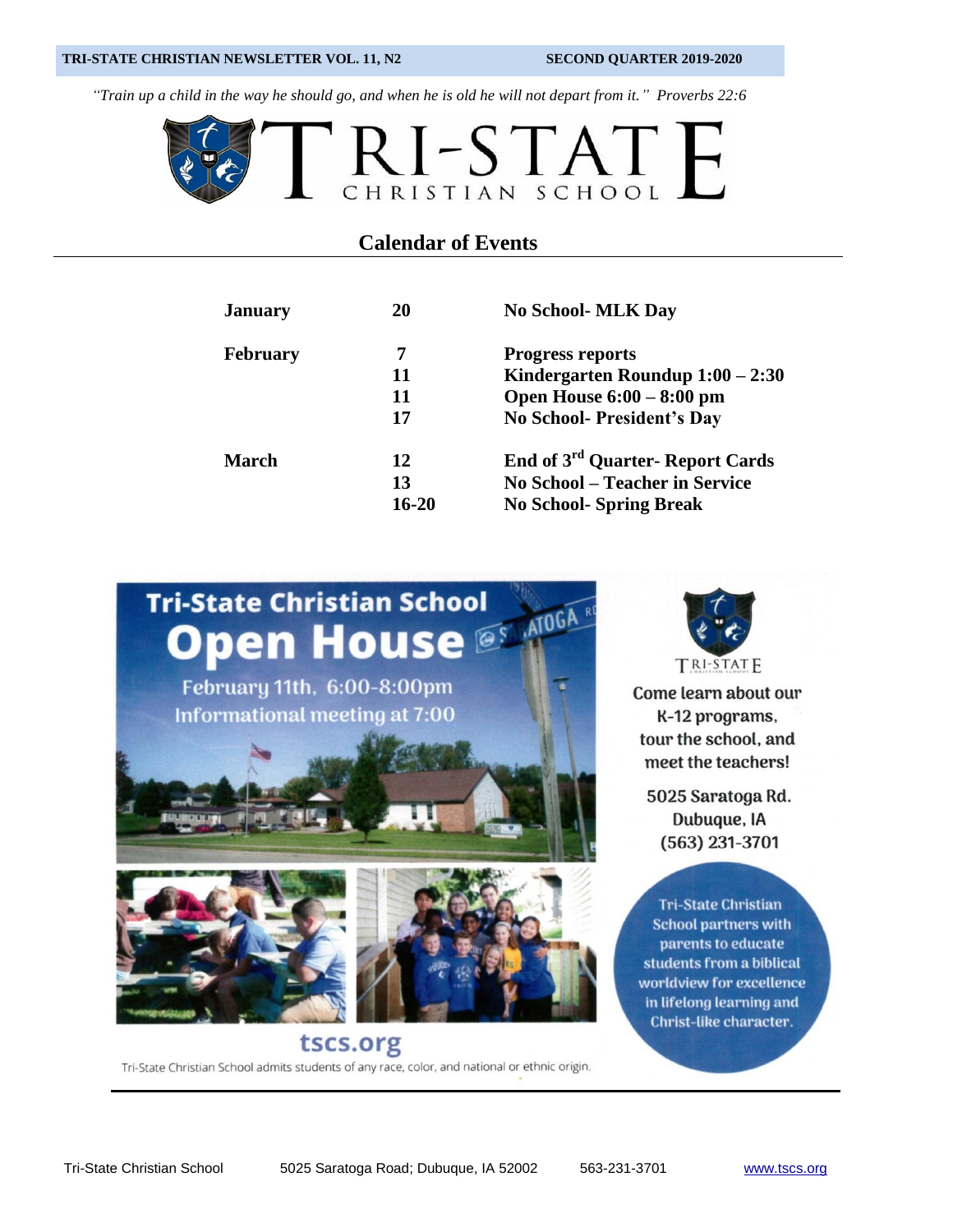# **1 st Grade News**



This first semester of first grade has flown by and has been filled with wonderful memories! Once a month the students meet with their third grade reading buddies for a time of reading and bonding. In November, Grandparents' Day was a special time of working on a craft, reading and spending



time with their grandparents and even great grandparents.

Through Keystone AEA we had access to iPads for several weeks and the first graders enjoyed using them during Choice Time. In early December we joined with kindergarten for a



mini-Christmas concert at Cozy Corner and the students enjoyed singing for the clients, sitting with them and chatting for a little while as they enjoyed a

candy treat. I praise the Lord that we are a close-knit class that enjoys each other's company and our times of learning together. We are looking forward to all that the Lord has for us in the coming weeks as we seek to honor Him in our homes and at Tri-State Christian School.



# **3 rd Grade Botany**



The third graders enjoyed studying plants in science this semester! They started out by learning about the different parts of a plant cell. They were able to label the parts of a flower and identified the different steps for a plant to be pollinated. The students then took a closer look at the different parts of the plant and how God has designed each plant to survive in its habitat.

To wrap up our study on plants, the students researched a plant of their choice and shared what they learned with their

classmates. They also had the opportunity to go to the Vosberg's farm where they enjoyed taking a tour of the farm. They were then able to plant seeds for them to take home and watch them as they grow. It has been so much fun for them to take care of their plants, watch the seeds take root, and grow in our classroom!